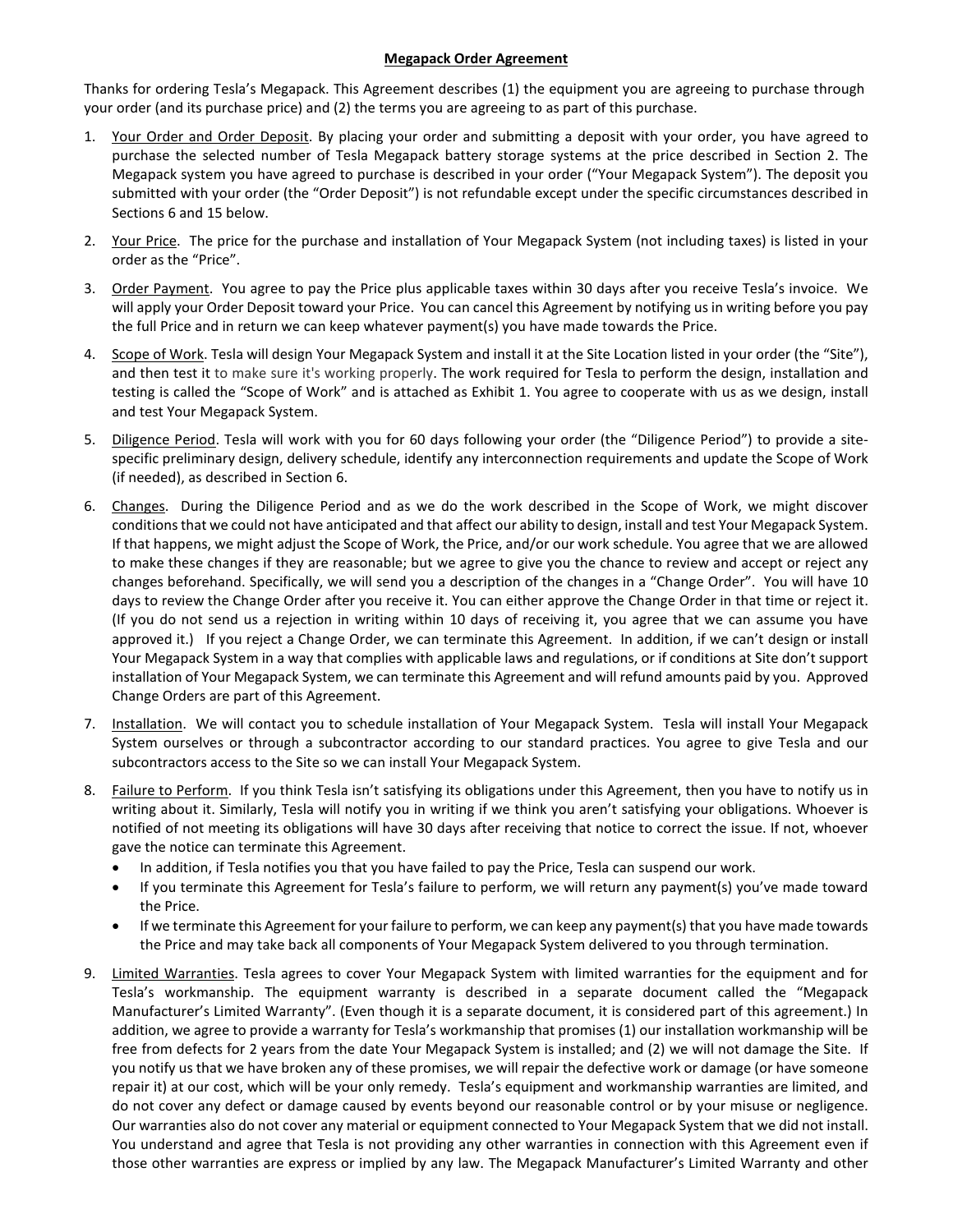Tesla manuals for Your Megapack System are available upon request and will be sent to you after you place your order.

- 10. Confidentiality. You agree to keep this Agreement confidential, as well as any non-public, confidential or proprietary information or documentation provided to you by Tesla in connection with this agreement, including Tesla specifications, manuals, and similar documents. You also agree not to advertise or issue any public announcement about this Agreement or use our mark, name or logo in any marketing literature, web sites, articles, press releases (including interviews with representatives of media organizations of any form), or any other document or electronic communication, without Tesla's written consent. You also cannot add any branding to Your Megapack System.
- 11. Remote Monitoring and Firmware Upgrades. You agree that Tesla can access Your Megapack System remotely to monitor its performance, perform diagnostics and upgrade firmware. This monitoring requires a high speed internet line, which you agree to provide at your own cost. We are not responsible for any issues arising from your failure to provide an internet connection. The Tesla Energy Communications and Controls Manual, which will be provided to you before we complete installation, governs who owns what data that is produced by Your Megapack System. (Even though the Tesla Energy Communications and Controls Manual is a separate document, it is considered part of this Agreement.)
- 12. Buyer Data. You grant to Tesla an irrevocable, perpetual, worldwide, royalty-free license to use any data owned by you and obtained by Tesla via the remote monitoring of Your Megapack System or otherwise provided by you to Tesla in connection with this Agreement, for Tesla (i) to exercise its rights and perform its obligations under this Agreement, the Megapack Manufacturer's Limited Warranty, and any maintenance services agreement between the parties regarding Your Megapack System, (ii) to improve Tesla's products and services, and (iii) to aggregate with other data. We can disclose data relating to Your Megapack System publicly if neither you nor the owner or long-term occupant at the Site could reasonably be identified from the publicly disclosed information.
- 13. Tesla Intellectual Property. Tesla will remain the exclusive owner of any and all patents, trademarks, copyrights, trade secrets and any other intellectual or proprietary rights ("Intellectual Property Rights") associated with Your Megapack System (including any embedded software, the Megapack Manufacturer's Limited Warranty, and any Tesla deliverables and manuals).
	- Tesla agrees to give you a limited, non-exclusive, license to use any Tesla materials provided to you (such as manuals, design documents, software embedded in Your Megapack System, protocols, etc.), solely in connection with the use, ownership, maintenance, repair and operation of Your Megapack System.
	- You cannot sublicense thislicense to anyone else except someone you've hired to work with Your Megapack System.
	- You also cannot transfer this license to anyone else except to a new owner of Your Megapack System.
	- Except for what is said in this Section, you agree that no license or other right to Tesla's Intellectual Property Rights is granted or implied in any way.
- 14. Limitation of Liability. You agree that each of your and Tesla's total liability for all damages of any kind arising out of this Agreement will not exceed the Price. You also agree that neither you or Tesla is liable for any incidental, special or consequential damages arising out of this Agreement.
- 15. Discontinuation. You understand and agree that Tesla can choose at any time to discontinue a product, feature or option related to Your Megapack System and that, if we do so, we can provide a comparable product, feature or option, or terminate this Agreement before installation of Your Megapack System and refund amounts paid by you.
- 16. Compliance with Law; Governing Law; Arbitration. We both agree to comply with all applicable laws and regulations in connection with this Agreement. This Agreement is governed by the laws of the State of California. Neither of us is bound by any terms relating to Your Megapack System that are not contained in this Agreement. We both also agree to promptly notify the other's senior level management if there is any dispute relating to this Agreement and to try to resolve the dispute in good faith. If we are unable to resolve a dispute within 20 days after that notice is given, then either of us can take the dispute to arbitration through Judicial Arbitration and Mediation Services ("JAMS") according to JAMS Streamlined Arbitration Rules. The existence, content and result of the arbitration will be confidential. The arbitration will be conducted by a single arbitrator in English and in San Francisco, California, unless otherwise agreed by Tesla. We will each bear our own expenses in the arbitration and will share equally the costs of the arbitration, unless the arbitrator assigns costs to one of us. Judgment upon the award rendered in the arbitration may be entered in any court of competent jurisdiction.
- 17. Notices. All notices under this Agreement must be in writing and must be sent via email, or express and/or certified mail, to the contacts identified in the Scope of Work.
- 18. Relationship of Parties; Assignment. This Agreement does not create a joint venture, partnership or agency relationship between us. Each of us can assign this Agreement as collateral in connection with our financing activities.
- 19. Authority. By submitting your order, you're representing that you have the authority to bind the person or company identified in the order as being the buyer and you agree that Tesla may rely on that representation.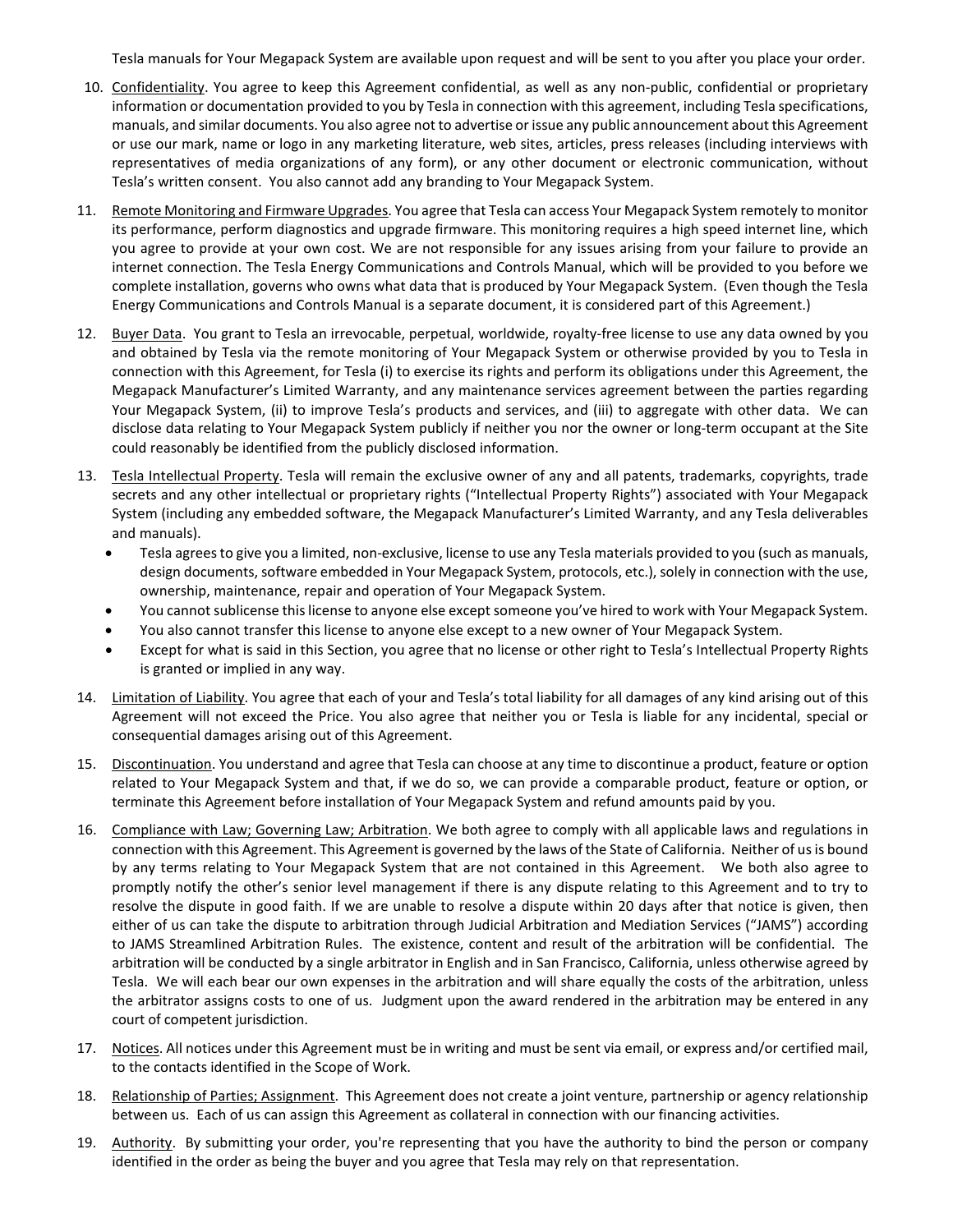# **Exhibit 1 Scope of Work**

## **1. Scope of Work**

Tesla's Scope of Work includes the supply and installation of Your Megapack System at the Site, the low voltage connection from the Megapack to the medium voltage transformers and installation of the Tesla site controller and field network enclosures. Tesla's Scope of Work ends at the medium voltage transformer (or existing building electrical system, as appropriate). Once we have completed design of Your Megapack System, we will review it with you. Tesla will also perform testing, startup and commissioning of Your Megapack System utilizing fully trained startup personnel and/or qualified supplier personnel.

# **2. What we provide**

Tesla will supply the following with respect to Your Megapack System:

- the quantity of Megapacks identified in your order,
- the Tesla site controller,
- structural and electrical engineering design packages for Your Megapack System at 60% and 90% design completion and when the design is issued for construction,
- field communication enclosures, if Tesla believes they are required,
- the Megapack meter,
- low voltage raceways and conductors, including terminations (which can be aluminum or copper, at Tesla's discretion),
- medium voltage transformers, as applicable,
- Megapack area lighting (2 foot-candles average at Your Megapack System's transformer area),
- grounding system as required by local code,
- ministerial permitting for the performance of Tesla's scope of work,
- stamping and registration of construction design documents for Your Megapack System by registered professional engineers per applicable state laws, and
- copies of the "as-builts" design documents and with other customary documentation as required for Your Megapack System to be capable of operating safely.

### **3. Price Assumptions**

The Price assumes the following are true with respect to the installation of Your Megapack System:

- You have control of the Site where Your Megapack System will be installed and where Tesla will perform its scope of work,
- secondary containment is not required for any transformers,
- Tesla can spread excess dirt from excavation on-Site, and
- Tesla can use native dirt for construction purposes (backfill, etc.), will not need to import or use engineered fill, and unused excavated dirt can be spread or stockpiled at the Site.

### **4. What you provide**

You will provide the following in connection with Tesla's performance:

- a final American Land Title Association survey, signed and sealed, certifying Tesla to use for our design process,
- any utility upgrades required to interconnect Your Megapack System to your local utility's electric power grid,
- temporary/construction power feed and water in support of Tesla's installation of Your Megapack System,
- discretionary permitting and associated fees associated with the installation of Your Megapack System,
- environmental and discretionary permits and payment of any accompanying permitting fees,
- biological and environmental surveys and/or studies,
- land acquisitions, entitlements, plat preparation and approvals,
- excavation/compaction of dirt outside of the installation area,
- any improvements to the Site required for Tesla to access the Site and install Your Megapack System,
- administration of independent system operator (or similar) certification processes for ancillary services/market